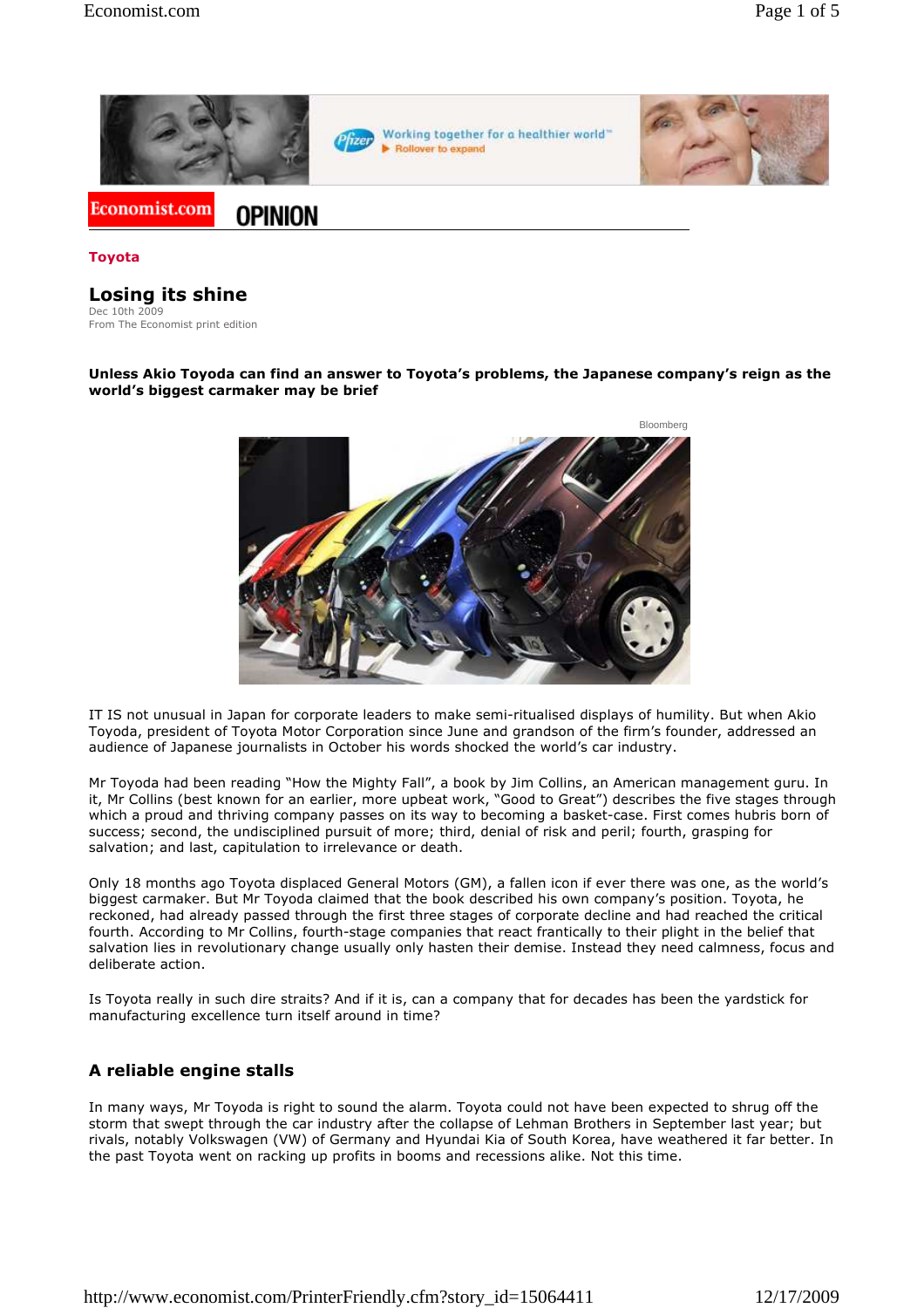

In the financial year that ended in March, amid admittedly the worst sales slump in the industry's modern history, Toyota made a net loss of ¥437 billion (\$4.3 billion), its first since 1950. Even more startling, the former cash machine (it had rung up a record profit of ¥1.7 trillion the year before) managed to lose ¥766 billion in the three months to March alone—the equivalent of \$2.5 billion more than GM did in the same period as it hurtled towards bankruptcy. Toyota expects to lose ¥200 billion this year. But for belated cost-cutting measures and falls in raw-material prices, the forecast would be worse.

Some analysts think that is conservative, because sales in America and Japan appear to be recovering slowly and costs are being slashed further (the company says it is shooting for "emergency profit improvements" of around ¥1.25 trillion). In the most recent quarter Toyota made a surprise net profit of ¥58 billion. It also raised its sales forecast for the year from 6.6m units to 7m. Much, however, depends on the yen-dollar exchange rate. The yen has been climbing, and a rise of ¥1 can subtract ¥30 billion from Toyota's bottom line.



What should be worrying Mr Toyoda more than the firm's short-term financial position—its cash pile is an enviable ¥2.65 trillion—is the loss of its once seemingly unstoppable market-share momentum. In 2002 the then president, Fujio Cho, declared that Toyota was aiming for 15% of the global market by 2010. It chased volume at almost any price. By 2007 Toyota's sales had reached nearly 9m cars, 13.1% of the world total. Last year that share was stable, but this year it seems likely to fall to 11.8% (see chart 1). It has been flat or falling in every important region except Japan, where it has benefited from generous tax breaks on hybrid vehicles, in which it is stronger than its domestic rivals.

In America, Toyota's largest and hitherto most profitable market, its share has stayed at around 16.5%, hardly a brilliant performance given Detroit's long, dark night of the soul. So far this year its sales are down by nearly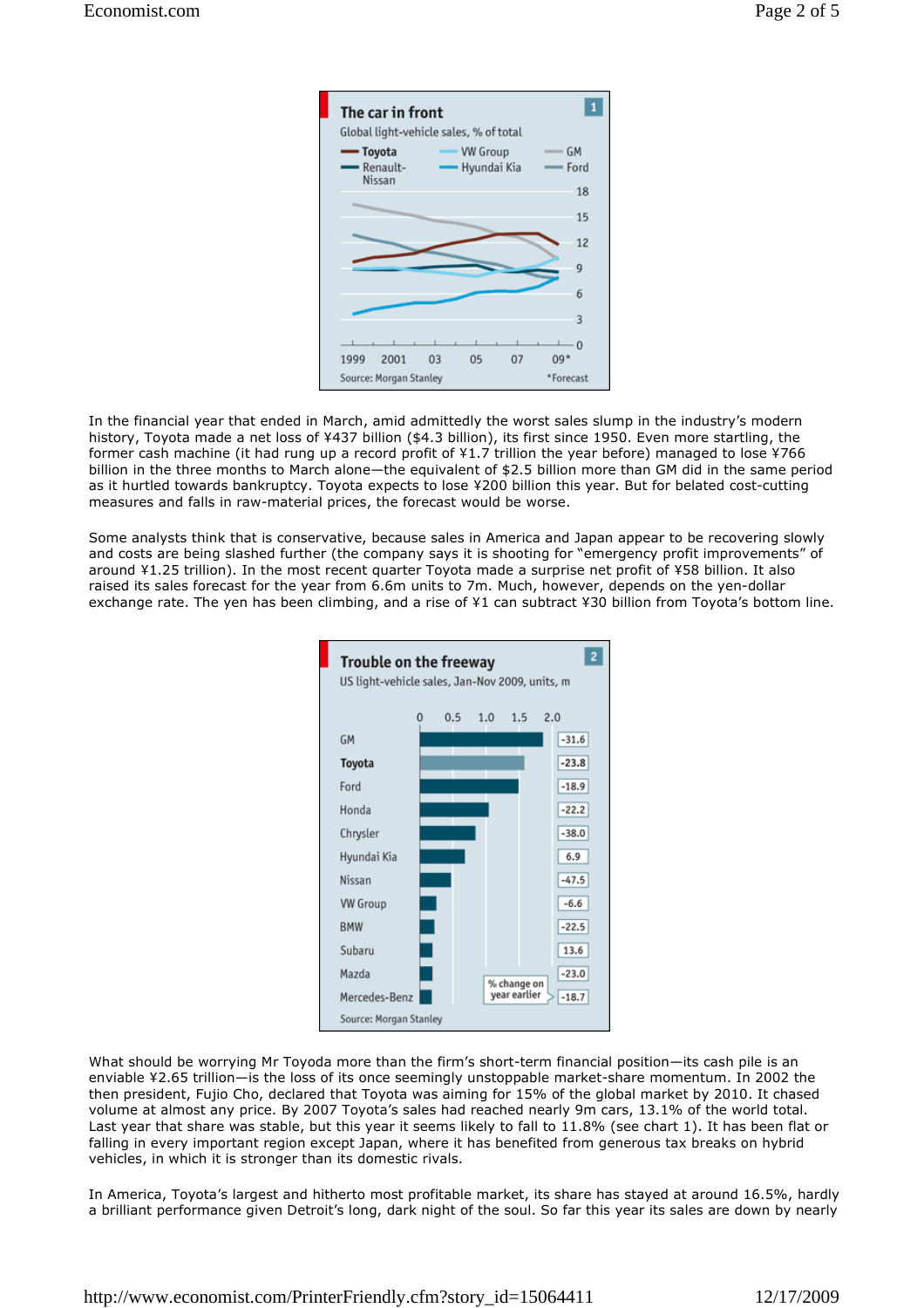a quarter—a figure not as dreadful as GM's, but much worse than VW's and worse even than Ford's. Hyundai's sales went up (see chart 2).

In Europe, Toyota's share was the lowest since 2005. Most worrying, after several good years it fell back in China, not only the world's fastest-growing car market but now also its biggest. Toyota lost more than two points of market share, the worst performance of the 24 brands on sale in the country (see chart 3). In Brazil and India, Toyota scraped along with little more than 2% of either market.

## **Toyoda's to-do list**

There is plenty here to concern Mr Toyoda. The first is that for a global carmaker Toyota has been slow off the mark in several emerging markets that are likely to provide nearly all the growth in sales when the mature markets of America, western Europe and Japan have recovered to something like normality. VW is far ahead of Toyota in China and out of sight in Brazil. GM, for all its difficulties, is still doing better than Toyota in China and sells nearly ten times as many vehicles in Brazil. Hyundai almost overtook Toyota in China this year and is the biggest foreign car brand in India. Toyota's first low-cost car designed especially for the price-sensitive Indian market is still a year away.



The second thing that Mr Toyoda should reflect upon is that Toyota is sluggish for different reasons in different markets. This may make answers harder to find. In China, it took longer than rivals to respond to tax breaks for vehicles with smaller engines and it has made less effort to develop cars specifically for the Chinese market. In Europe, the solid but ageing Yaris and the dull Auris left it poorly placed to exploit the scrappage schemes that boosted sales, and its lack of a full range of competitive diesels continues to hinder it.

In America, Toyota is still hugely powerful. It sells more cars there than anyone (the Detroit Three remain highly dependent on big pickups and sport-utility vehicles), it leads in small trucks and it has the bestselling luxury brand in Lexus. But it has also been clobbered by an avalanche of bad publicity, after the recall of 3.8m Toyota and Lexus vehicles. The recall was prompted by the crash of a Lexus saloon in which a California Highway Patrol officer and his family were killed. The apparent cause was "unintended acceleration".

At first the National Highway Traffic Safety Administration (NHTSA) and Toyota thought that a badly fitting floor mat could have jammed the accelerator open. Both still think that probable. But the NHTSA is continuing its investigation, having received more than 400 complaints about acceleration problems that appear to have been responsible for several fatal accidents. It is now focusing on possible problems with the design of the throttle pedal and the vehicles' electronics. On November 25th Toyota announced that it would reshape the suspect pedals or fit redesigned ones in 4.26m vehicles. Some will also get reshaped floor-pans and a brakeoverride system.

America's ever-eager plaintiff lawyers already have Toyota in their sights. A Californian law firm specialising in customer class-action suits, McCuneWright, filed a suit on November 5th. Citing 16 known deaths and hundreds of injuries, it alleged that "neither driver error nor floor mats can explain away many other frightening instances of runaway Toyotas."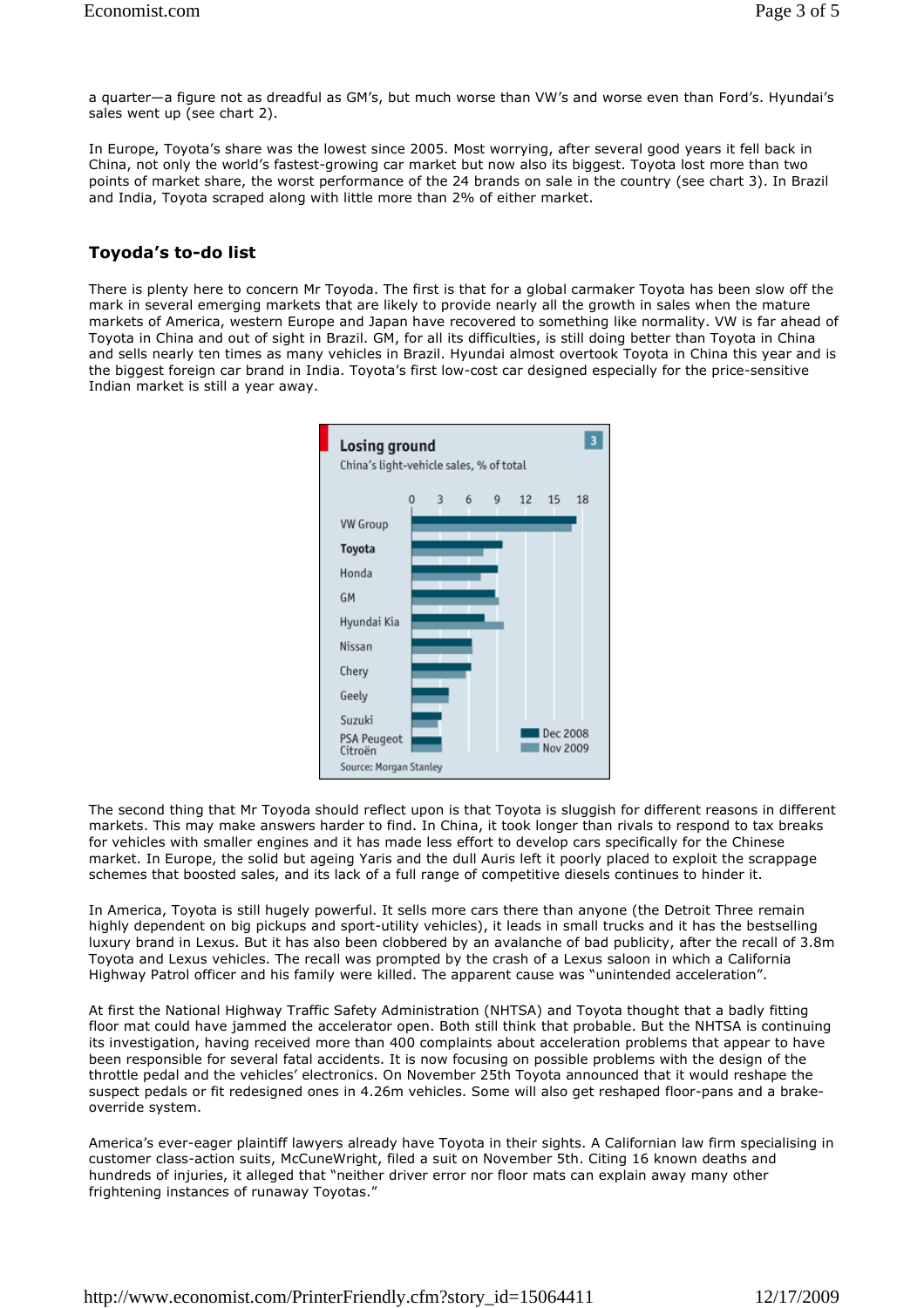Almost every carmaker has had to contend with recalls and ambulance-chasing lawyers, but in a place as litigious as America the reputational damage can be severe. Audi (part of the VW Group) has taken more than 20 years to recover from reports of unintended-acceleration allegations that ultimately proved to be groundless.

In another class-action suit, triggered by a former employee, a corporate lawyer named Dimitrios Biller, Toyota is accused of trying to cover up evidence that it knew some of its vehicles could be deadly in rollover accidents. These were not high-sided SUVs, which are prone to rolling over, but its bestselling Camry and Corolla saloons. The company has raised questions about Mr Biller's veracity and employment record, but the allegations have not gone away. The suggestion that squeaky-clean Toyota's behaviour may have resembled that of Ford and GM, which in the distant past covered up problems with the Pinto and the Corvair, is especially wounding.

Last month Toyota's standing was dealt a further blow. The Insurance Institute for Highway Safety, a carsafety research group funded by insurers, announced its highest-rated cars and SUVs for 2010, having added a rollover roof-strength test this year. Not one of the 27 vehicles it chose was a Toyota. The company called this finding "extreme and misleading".

The danger in all of this for Toyota is that its loyal (and mostly satisfied) customers in America have long believed that the firm was different from others and thus hold it to a higher standard. The moment that Toyota is seen as just another big carmaker, a vital part of the mystique that has surrounded the brand will have been rubbed away.

Another part of that mystique has also suffered some scratches. Just as Cadillac used to be synonymous with luxury and BMW with sportiness, Toyota was a byword for quality and reliability. A few years ago its crown slipped when a number of quality problems surfaced. In July 2006, after a spate of well-publicised recalls, Katsuaki Watanabe, Mr Toyoda's immediate predecessor, bowed in apology and promised to fix things with a "customer first" programme that would redirect engineering resources and, if necessary, lengthen development times.

However, the recalls continued and Toyota started slipping in consumer-quality surveys. A year later *Consumer Reports*, an influential magazine, dropped three Toyota models from its recommended list. The magazine added that it would "no longer recommend any new or redesigned Toyota-built models without reliability data on a specific design".

People within the company believe these quality problems were caused by the strain put on the fabled Toyota Production System by the headlong pursuit of growth. Toyota now looks as though it has been largely successful in solving them. In the latest annual reliability study published by *Consumer Reports*, Toyota boasted 18 of the 48 leading vehicles. Honda, the next best, had only eight.

The report, however, also contained less welcome news. Ford vehicles, long among the also-rans, are now showing "world-class reliability". To back up the claim, Ford's highly praised new Fusion beat not only the Camry but also its main rival, the Honda Accord, as the best in the hugely important mid-size segment. In an annual study of the dependability of three-year-old vehicles, J.D. Power, an automotive consultancy, placed Buick (a GM brand) and Jaguar joint first, ahead of both Lexus and Toyota.

For years Toyota has been the quality benchmark for every carmaker, but at the very moment it faltered, others were finally catching up. The truth is that although a few fail to make the grade—Chrysler still has a lot of catching-up to do—most cars these days are extraordinarily well-made. The quality surveys by which buyers used to set such store are now based on minute differences. This is the main reason why the manufacturers' positions in the league tables have become increasingly volatile.

If Toyota can no longer rely on its superior quality to give it an edge, its vehicles will inevitably be judged increasingly on more emotional criteria, such as styling, ride, handling and cabin design. In America, Toyota is likely to face much more consistent competition from at least two of Detroit's Big Three, while both Hyundai and VW are starting to snap at its heels. The South Korean company has put on an astonishing spurt this year, adding about two points of market share to take it to 7.2%. Its Lexus-rivalling Genesis saloon was named North American car of the year. In 2010 it will start selling the new Sonata, which looks like being a great improvement over the old model, aiming it squarely at the Camry.

And whereas Toyota's sales have fallen by 23.8% in America so far this year, VW's sales have dropped by only 6.6%. In 2011 VW will start making cars in America after a break of more than 20 years. The first car out of the factory in Chattanooga, Tennessee, will be a saloon specially designed for the American market. It too will take on the Camry. VW is planning to double its sales in America by 2018, to around 800,000. Though far short of the record 2.6m vehicles Toyota sold in America in 2007, this is a sign of the German group's intent.

The relentless pace at which VW continues to churn out an unending succession of new models across its